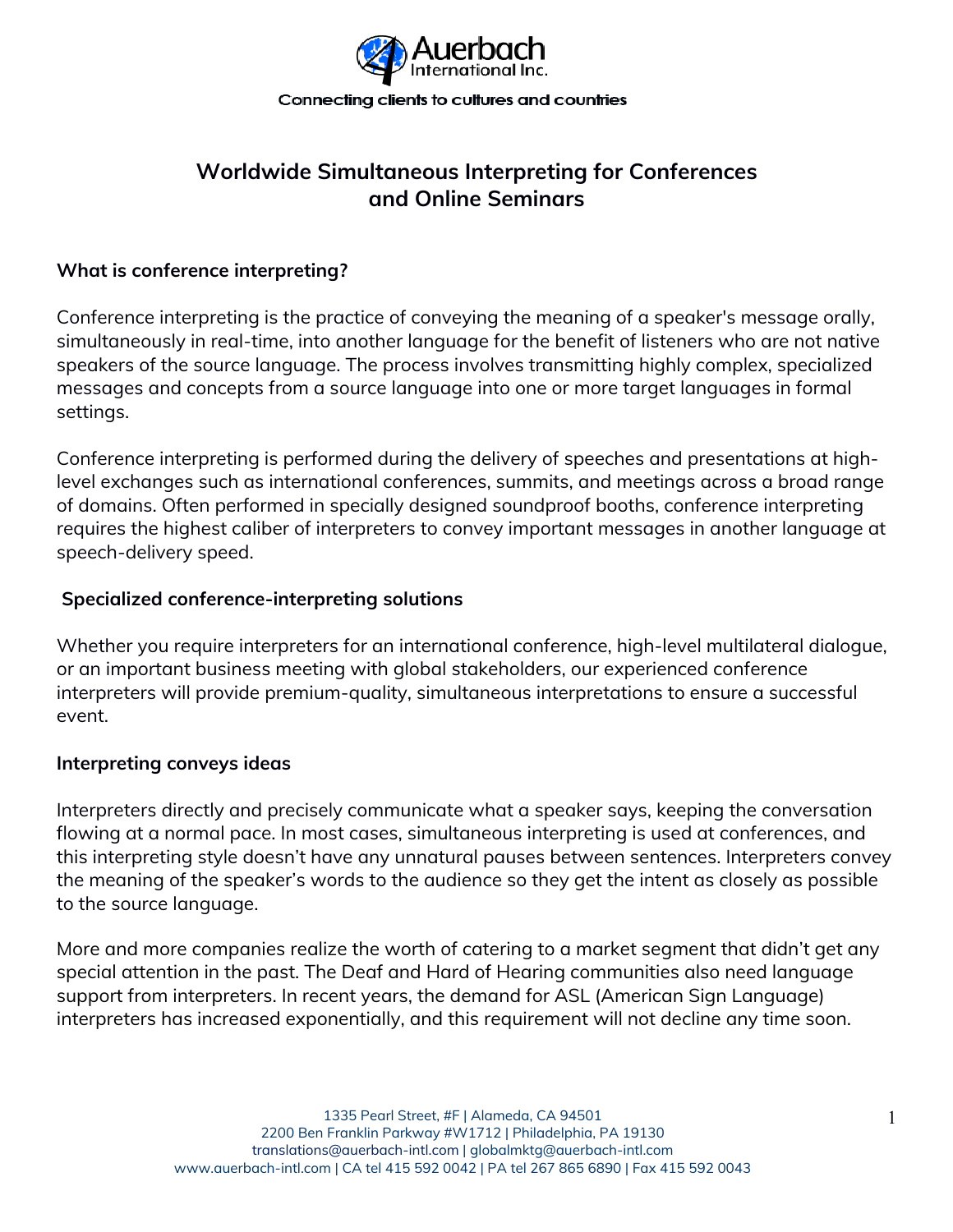

# **Experienced conference and simultaneous interpreters**

Auerbach International works with expert conference interpreters in over 100 languages who have been trained in the art of simultaneous interpreting at the postgraduate level and possess many years of conference interpreting experience in their language combinations.

## **Remote Simultaneous Interpreting (RSI): Online meetings**

Remote Simultaneous Interpreting has grown rapidly since the onset of the pandemic and has rendered simultaneous interpreting more accessible for all your online seminars, business meetings, workshops, and conferences. Using the Zoom platform with the interpreting Channels feature, we can provide the right team of interpreters tailored to your requirements.

One of our Interpreting Strategists will help you organize and prepare your meeting and undertake sound checks and connectivity tests in advance. Once your online meeting starts, we will coordinate and monitor the session in the background with your team and the interpreters to ensure a seamless experience for all parties.

Besides providing the best conference interpreters, we can organize your entire event -- from booking a venue to arranging travel and accommodation for all your participants -- across the globe.

#### **Conference Interpreting allows you to target larger markets**

Regardless of your industry, your business can always benefit from moving into the global market. From retail to food and home goods, every brand has an international counterpart. When you use conference interpreting services, you can host an event for potential business partners and new clients worldwide without having to learn another language. Professional interpreters understand the cultural nuances of speech, so they can also help you present yourself in the perfect light on the international stage.

#### **Interpreting keeps the audience engaged**

In consecutive interpreting, each party is silent while the interpreter conveys the speaker's words to the listener, and vice versa. Consecutive is excellent for smaller, more intimate settings like meetings, hospitals, and courtrooms. But simultaneous interpreting is much more efficient when there are long stretches of speech from one person or several parties contributing to a discussion.